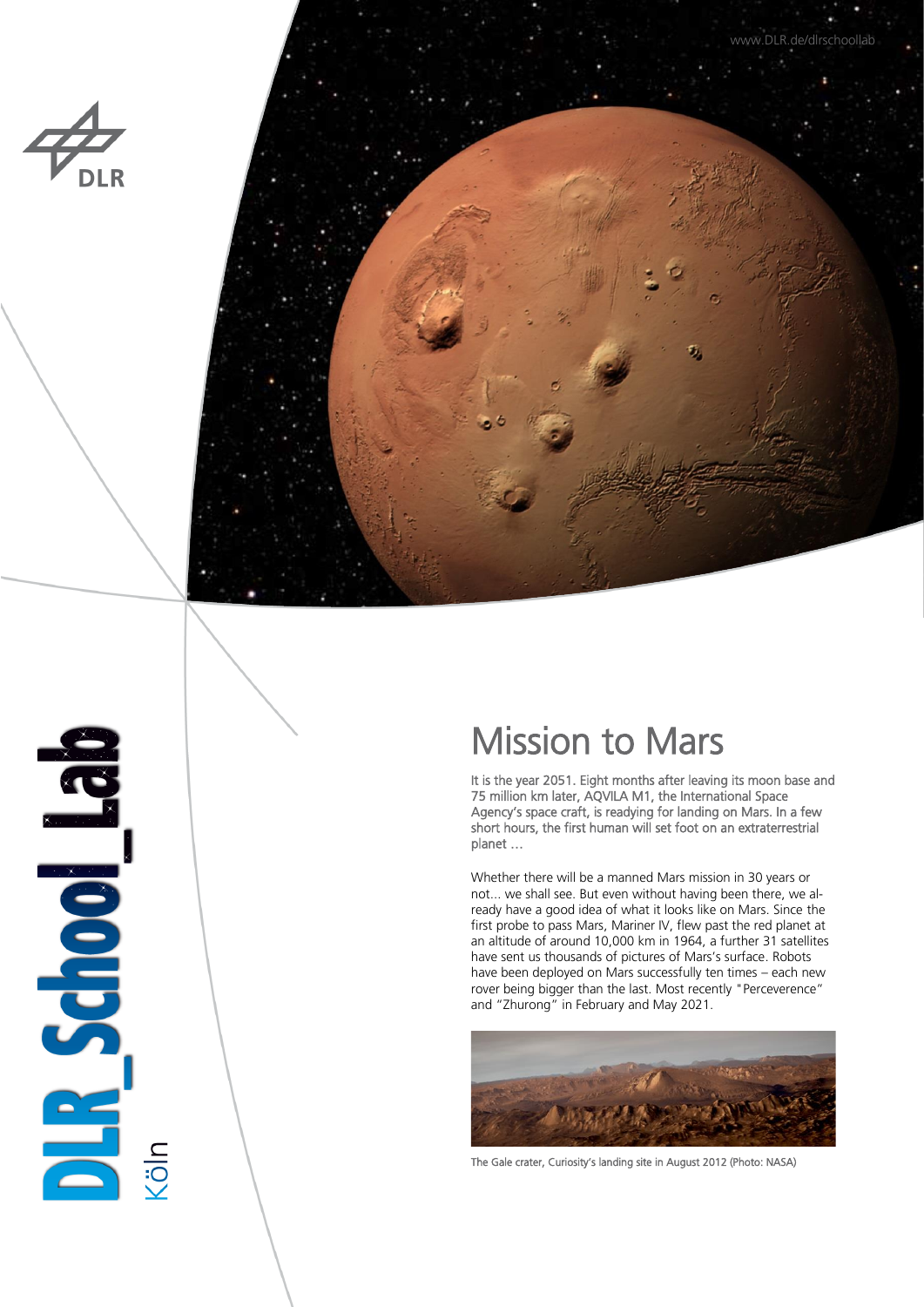The surface structure on Mars is much more rugged than on Earth. It has been shaped by a large number of meteorites. Strong storms swirl the reddish brown, rusty dust around. The differences in height are particularly pronounced: Mars has less mass compared to Earth (less than 1/9 of the Earth's mass) and also has less gravity – only 0.38  $g<sup>1</sup>$ . This means that volcanos were able to build up much higher layers of ash and lava before the ground gave way beneath them. Mars's highest mountain, an inactive volcano, Olympus Mons, stands at 26,400 m (above the ground plane) – making it three times higher than Mount Everest.



Olympus Mons is the highest vulcano in our solar system (the colors in the pictures are false – they are used to show corresponding altitudes.)

### Why fly to Mars?

The planet closest to earth is Venus. Yet Venus is not suitable for a manned space mission. Surface temperatures of around 450 °C and atmospheric pressure of 92 bar, along with active volcanoes make Venus seem like hell.

Technological circumstances permitting, humans would be able to survive on Mars: Temperatures range between -130 °C and +30°C and the atmospheric pressure on Mars is 6 mbar. The thin atmosphere consists almost entirely of carbon dioxide. Future astronauts would therefore have to take oxygen with them or produce it from water or  $CO<sub>2</sub>$ . Ice was discovered at the poles e.g. and the marks on the surface suggest that millions of years ago, water flowed across Mars. Most of the northern

1 in this context, the (unofficial) unit of measurement g denotes Earth's apparent gravity:  $1g \approx 9.81$  m/s<sup>2</sup>

-

hemisphere might even have been completely covered by an ocean.

### Are there inhabitants on Mars<sub>2</sub>

Liquid water is a condition for life  $-$  at least for life as we know it. Did living organisms ever exist on Mars or are they perhaps still alive today? Single cell organisms might have survived in crevices in the underground soil or in caves that were the results of caved-in volcanic vents. These would offer protection from the cosmic radiation that hit the surface.



"Hole" near Pavonis Mons. The top of a thin layer of lava has broken away and made a cave. (Photo: NASA)

In order to explore Mars's surface, we need to land on the planet. Several robots have analysed rock samples.



The famous "Face on Mars" is actually the flattopped mountain Cydonia mensa. The direction of the light causes shadows to fall that our brains interpret as a face. (Photo: NASA)

In 2007, the Phoenix probe searched for organic material near Mars's North Pole – unsuccessfully. Also "Curiosity" has not found any organic material yet either. However, the exciting search for traces of life continues with "Perseverance". Nevertheless, we cannot expect higher forms of life. The "Face on Mars" that was discovered on pictures taken by the Viking I probe in 1976 turned out to be an optical illusion – as many other structures.

### Your mission

In the DLR\_School\_Lab, you will steer a simple Mars robot. The robot is equipped with a camera, lights and various sensors. It will explore the surface of our Mars model. First, get used to the steering. Then, try to find the entrance to the lower level of our model.



The model of Mars in Cologne's DLR\_School\_Lab (Photo: DLR)

Your mission is to draw a map of our Mars "cave" – as accurately as possible. You will be competing against the other groups. As in a real mission, you will only be successful if you work together as a team. Tasks will need to be delegated: Who will be the navigator and steer? Who will become the cartographer and draw the map? And who will take responsibility for the mission and be the commander? One of the commander's most important jobs is making sure the cartographers can keep up with what the navigator is doing. You will see that orientating yourself and drawing a map is not so easy when your visibility is limited.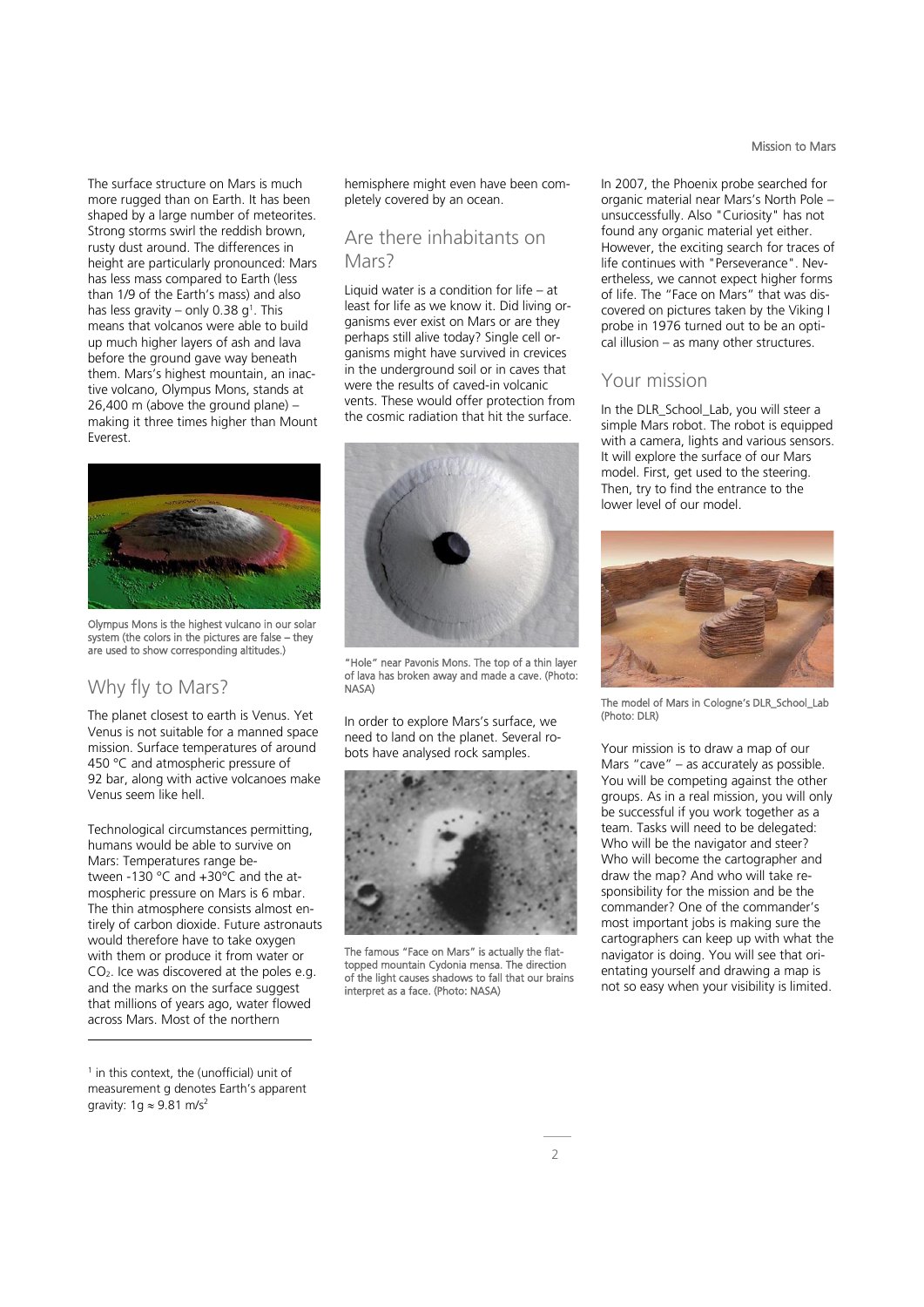

Comparing the sizes of three generations of Mars robots: In the front Sojourner (1997), on the left Mars Exploration Rover (2003) and on the right Curiosity (2012). (NASA's Mars testing ground; Photo: NASA)

### Long distance

Mars is at least 56 million km away. A radio signal to Mars therefore takes at least 3 minutes (and 3 minutes back). Try adding a delay of a few seconds to the programme that controls the robot and compare its navigation to before.

### Autonomous systems

You will see that it is not possible to control a robot on Mars in real time. That is why the robot is equipped with programmes that ensure that it carries out tasks autonomously, using data that is gathered through different kinds of sensors. Engineers in the rover control centre on Earth can determine the sequence in which tasks are performed or devise ways



Similar to its predecessor, the Mars rover Perseverance weighs almost a tonne and has the size of a small car. It transported a small helicopter to Mars, which – despite the very thin Martian atmosphere – succeeded in making the first flight on an alien celestial body. (Image: NASA)

in which existing programmes can be adapted to given circumstances.

Which commands should be programmed into our robot, if we want it to explore our Mars model without getting stuck somewhere? We also want it to be able to find darker areas on the model's surface and for it to stop above such an area – discuss.

### How far to Mars?

The Moon orbits the Earth at a distance of between 363,000 and 405,000 km. Because the variation in distance is so small, lunar missions can be planned at almost any time. Mars missions, however, require a lot of foresight.

In the 16<sup>th</sup> century, Johannes Keppler discovered that the planets' orbits are ellipses with the sun at a focal point. As Earth and Mars move around the Sun at different speeds (the Earth orbits the Sun in 365.25 Earth days, Mars in 687 Earth days), the distance between Mars and Earth varies between 56 and 401 million km.

In addition, the Earth's orbit looks almost like a circle. But it's different for Mars. That is why the orbits of Mars and Earth do not have the same distance everywhere.

So it is important to wait for an opportune moment when travelling to Mars. Observe the variations in distance in our simulation programme. Mars missions can start about every 25 months. In April 2018, Mars and Earth were particularly close. Of course, this has been far too early for a manned mission.

Apart from the distance, there are many other things that have to be considered when planning a manned Mars mission in order for the astronauts to be able to return. Read up on the subject here:

[http://www.bernd-leitenberger.de/flug](http://www.bernd-leitenberger.de/flug-zum-mars1.shtml)[zum-mars1.shtml](http://www.bernd-leitenberger.de/flug-zum-mars1.shtml) (German only)

### Mission to Mars